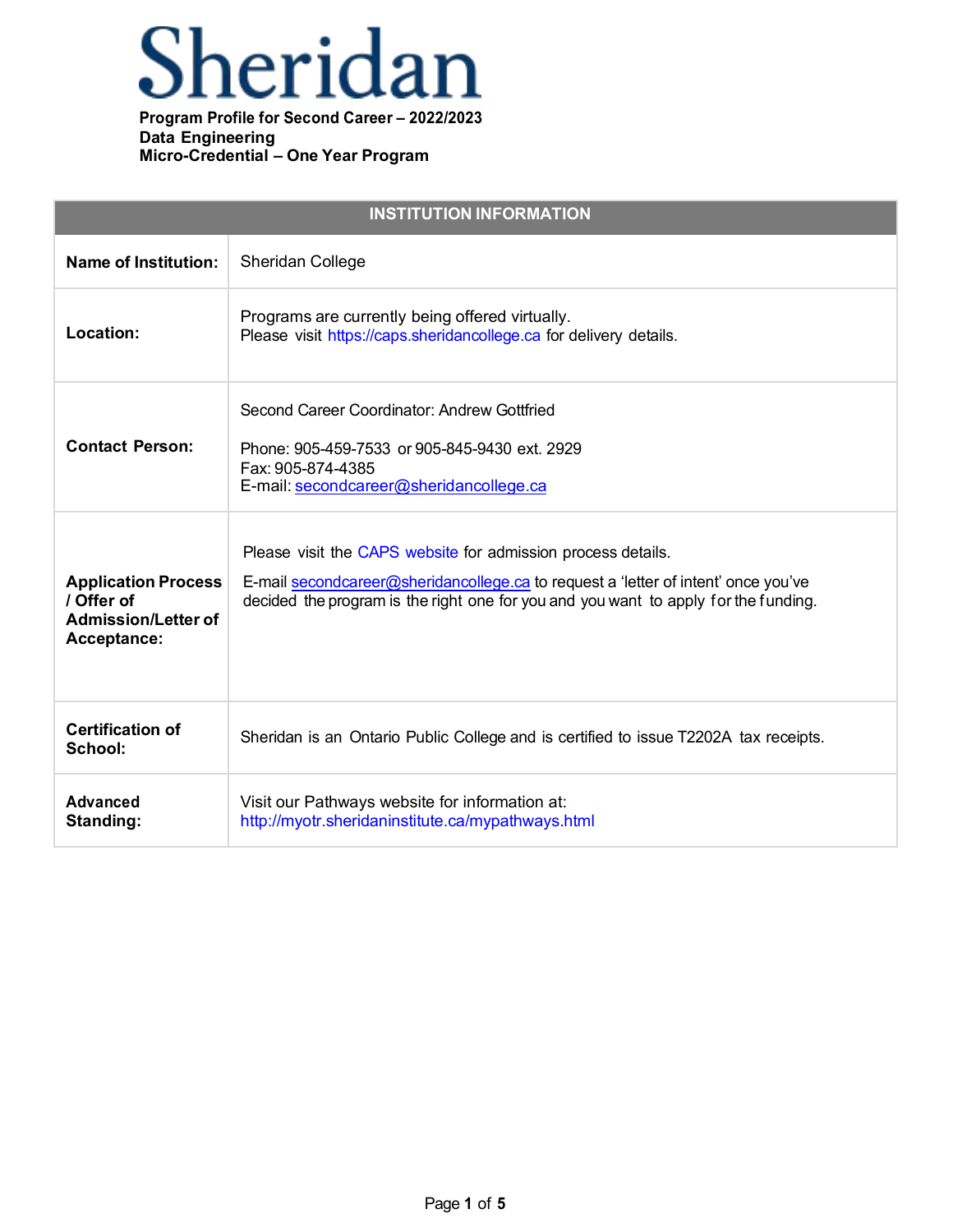

|                                                                                          | <b>PROGRAM INFORMATION</b>                                                                                                                                                                                                                                                                                                                                                         |
|------------------------------------------------------------------------------------------|------------------------------------------------------------------------------------------------------------------------------------------------------------------------------------------------------------------------------------------------------------------------------------------------------------------------------------------------------------------------------------|
| Program Name/<br><b>Credential:</b>                                                      | Data Engineering / Micro-Credential                                                                                                                                                                                                                                                                                                                                                |
| <b>Program-Specific</b><br><b>Admission</b><br><b>Requirements:</b>                      | https://caps.sheridancollege.ca/products/data-engineer.aspx                                                                                                                                                                                                                                                                                                                        |
| <b>Program Offered</b><br><b>SEPTEMBER 2022</b><br><b>Start/End dates by</b><br>semester | May 8, 2023<br>Sept. 12, 2022<br>Jan. 9, 2023<br>$\overline{2}$<br>$\mathbf{1}$<br>$\mathbf{3}$<br>To<br>To<br>To<br>Aug. 11, 2023<br>Dec. 16, 2022<br>Apr. 14, 2023                                                                                                                                                                                                               |
| <b>Program Offered</b><br><b>JAN 2023</b><br>Start/End dates by<br>semester              | Sept 12, 2023<br>May 8, 2023<br>Jan. 9, 2023<br>$\mathbf{2}$<br>$\mathbf{1}$<br>3 <sup>1</sup><br>To<br>To<br>To<br>Dec 16, 2023<br>Apr. 14, 2023<br>Aug. 11, 2023                                                                                                                                                                                                                 |
| <b>Program Offered</b><br><b>MAY 2023</b><br><b>Start/End dates by</b><br>semester       | Sept 12, 2023<br>May 8, 2023<br>Jan. 9, 2024<br>$\mathbf{1}$<br>$\mathbf 2$<br>To<br>$\mathbf{3}$<br>To<br>To<br>Dec 16, 2023<br>Aug. 11, 2023<br>April 16, 2024                                                                                                                                                                                                                   |
| Program Length/<br><b>Hours/Weeks:</b>                                                   | Program duration (weeks): 42<br>Total instructional hours: 126<br>Programs starting in September have a holiday break of approximately 3 weeks.<br>Programs starting in January and May run continuously over 8 months (no summer<br>break), with two weeks between semesters.<br>Students will be notified about their class schedule prior to the beginning of each<br>semester. |
| <b>Class Size:</b>                                                                       | Approximately 35                                                                                                                                                                                                                                                                                                                                                                   |
| <b>Course Outline:</b>                                                                   | https://www.sheridancollege.ca/programs/courses/course-outline-search                                                                                                                                                                                                                                                                                                              |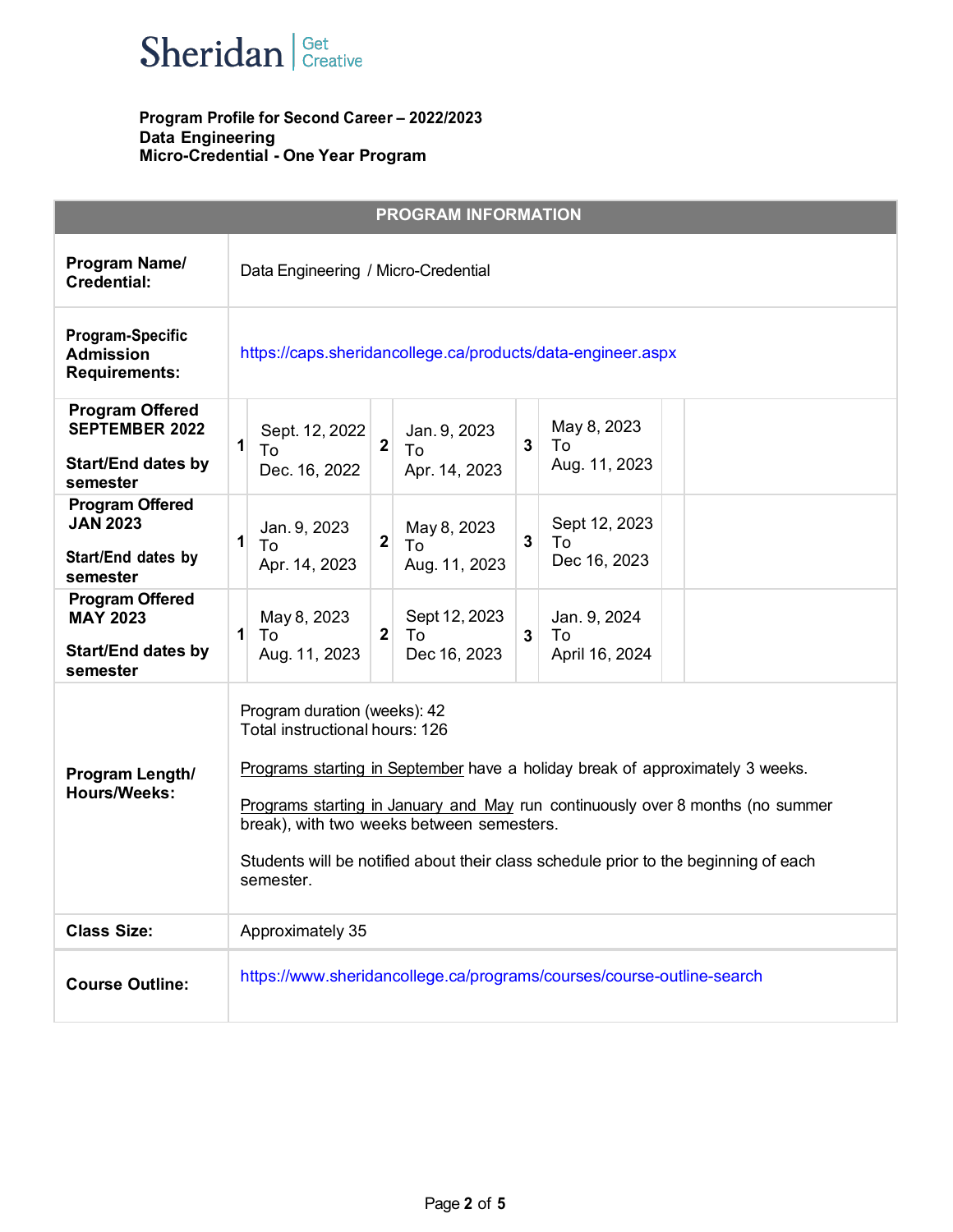

|                                                                                                       | \$788.94                                                                                                                                                                                                                                                 |
|-------------------------------------------------------------------------------------------------------|----------------------------------------------------------------------------------------------------------------------------------------------------------------------------------------------------------------------------------------------------------|
| <b>Annual Tuition:</b>                                                                                | https://caps.sheridancollege.ca/products/data-engineer-micro-credential.aspx                                                                                                                                                                             |
| (applicable at time<br>of publication -<br>subject to change<br>without notice)                       | Tuition fees are regulated by the Ministry of Advanced Education and Skills Development<br>and a change could be made by action of the Ontario Government.                                                                                               |
|                                                                                                       | As the Fee Guide is prepared in advance, Sheridan reserves the right to make changes<br>due to errors and omissions. Additional fees will apply f or some programs with a modified<br>curriculum. All information provided is current as of publication. |
| Parking:                                                                                              |                                                                                                                                                                                                                                                          |
| (applicable at time<br>of publication -<br>subject to change<br>without notice)                       | https://epark.sheridancollege.ca/                                                                                                                                                                                                                        |
| <b>Book Costs:</b><br>(applicable at time<br>of publication -<br>subject to change<br>without notice) | \$0                                                                                                                                                                                                                                                      |
| <b>Other Costs:</b>                                                                                   | Ancillary fees - \$122.7                                                                                                                                                                                                                                 |
| <b>Payment Policy for</b><br><b>Second Career:</b>                                                    | Purchase your course from our CAPS website when the courses become available and<br>provide your receipt to your ministry.                                                                                                                               |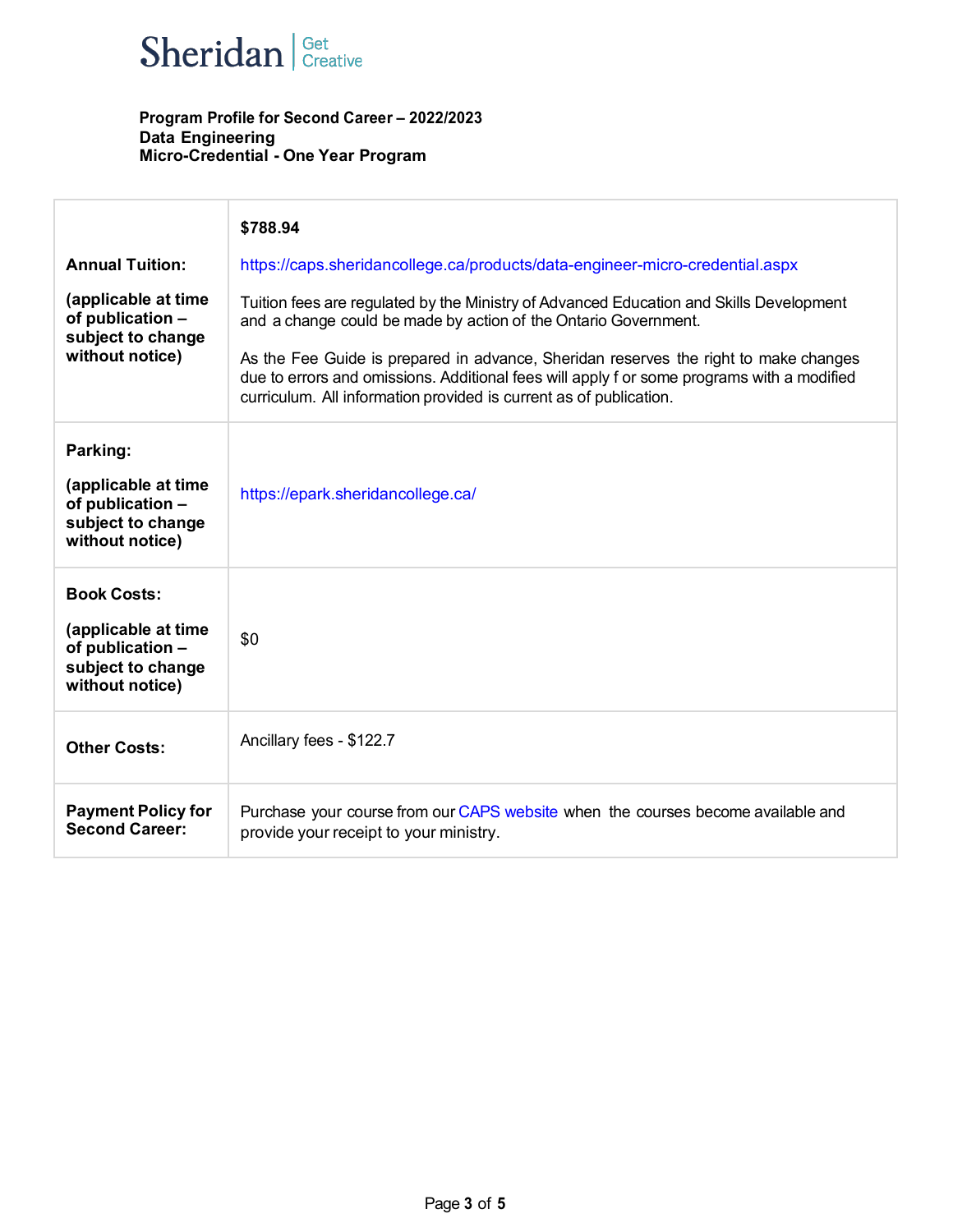

| <b>Withdrawal/Refund</b><br><b>Policy</b>                                                                             | For refunds or withdrawals, please visit:<br>https://caps.sheridancollege.ca/student-guide/transfers-refunds-and-withdrawals.aspx<br>Please note: As a Second Career-funded student, all refunds are to be returned to yourf<br>under.                                                                                                                              |
|-----------------------------------------------------------------------------------------------------------------------|---------------------------------------------------------------------------------------------------------------------------------------------------------------------------------------------------------------------------------------------------------------------------------------------------------------------------------------------------------------------|
| <b>Your Second Career</b><br>and Career<br><b>Opportunities:</b>                                                      | Students will have strong aptitude for data architecture and IT. Students will focus on<br>architecting the solution then serve it to the data scientist who can easily query it.                                                                                                                                                                                   |
| <b>Please identify the</b><br>main skill learners<br>can expect to gain<br>upon completion of<br>the micro-credential | Understand and implement the use of Big Data Tools.<br>$\bullet$<br>Execute deep learning scripting.<br>$\bullet$<br>Comprehend and conceptualize popular programming languages.<br>$\bullet$<br>Process uninterrupted flow of data between servers and applications.<br>$\bullet$                                                                                  |
| <b>Method of</b><br>Instruction:                                                                                      | online                                                                                                                                                                                                                                                                                                                                                              |
| <b>Equipment</b><br><b>Availability:</b>                                                                              | Students will have access to computers in open access computer labs.                                                                                                                                                                                                                                                                                                |
| <b>Instructor</b><br><b>Qualifications:</b>                                                                           | Our faculty is hired based on a combination of industry experience and academic<br>qualifications. Most faculty have relevant Master's degrees and/or professional<br>certifications where applicable.<br>Our faculty is provided with opportunities to engage in professional development to<br>ensure currency in their field and proficiency in teaching adults. |